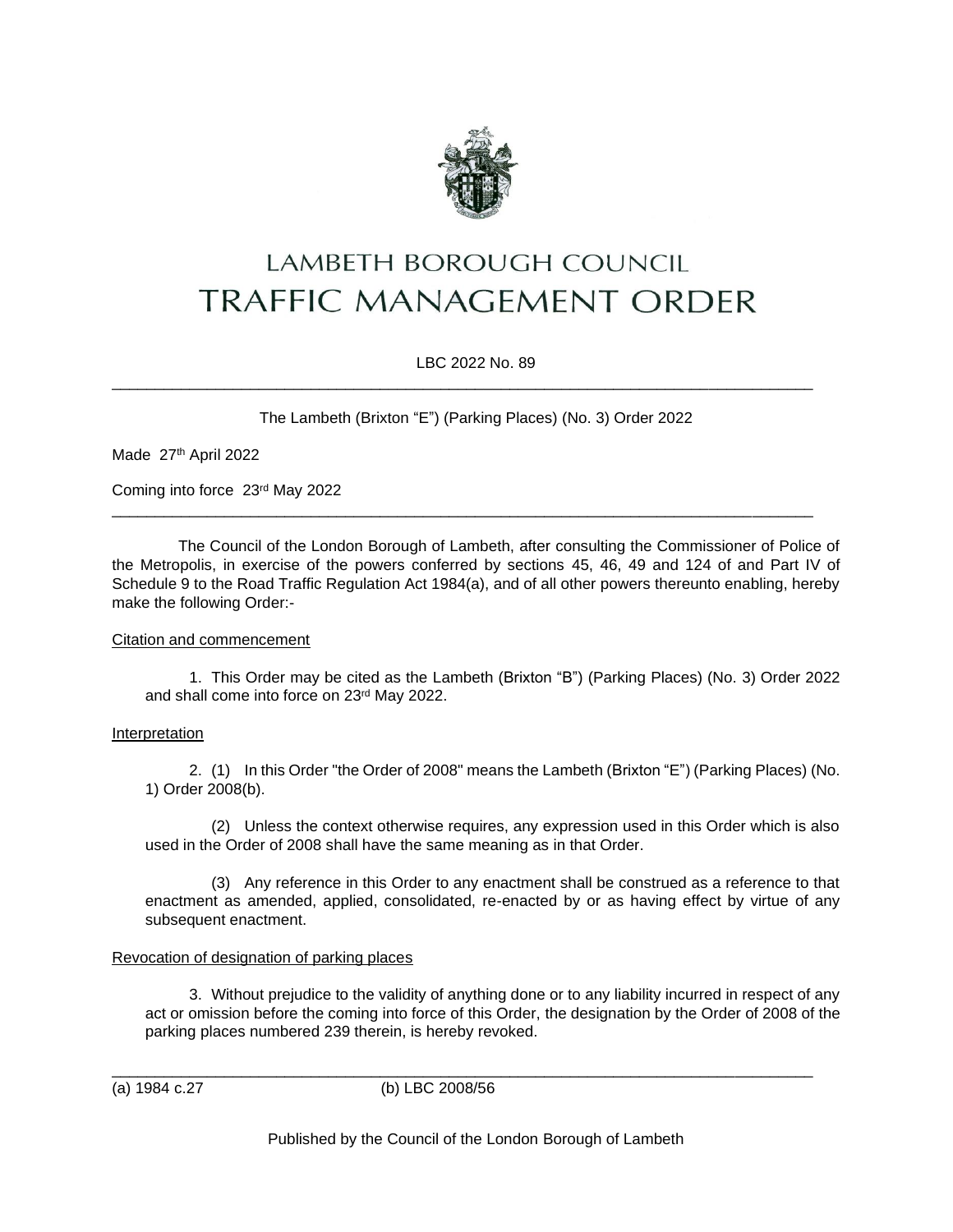### Designation of parking places and application of the Order of 2008 thereto

4. (1) Each area on a highway comprising the length of carriageway of a street specified in column 2 of the Schedules to this Order and bounded on one side of that length by the edge of the carriageway and on the other sides by a white line marking is designated as a parking place.

(2) The reference in this Article to a white line marking shall be construed as a reference to the white line marking (either broken or continuous) provided for in Schedule 7 to the Traffic Signs Regulations and General Directions 2016(a) or, if applicable, authorised by the Secretary of State by virtue of section 64 of the Road Traffic Regulation Act 1984.

(3) The provisions of the Order of 2008 (other than Articles 3, 16 and 57) shall apply to the areas designated as parking places by this Order as if in those provisions any reference to a parking place included a reference to an area designated as a parking place by this Order, and as if any reference to Schedule 3 to the Order of 2008 included a reference to the Schedule to this Order.

Placing of traffic signs, etc.

- 5. The Council shall:-
	- (a) place and maintain traffic signs indicating the limits of each parking place referred to in the Schedule to this Order;
	- (b) place and maintain in or in the vicinity of each parking place referred to in the Schedule to this Order traffic signs indicating that such parking place may be used during the permitted hours for the leaving only of the vehicles specified in Article 4(2) of the Order of 2010;
	- (c) carry out such other work as is reasonably required for the purposes of the satisfactory operation of each parking place referred to in the Schedule to this Order.

Dated this twenty-seventh day of April 2022.

Ben Stevens Highway Network Manager

\_\_\_\_\_\_\_\_\_\_\_\_\_\_\_\_\_\_\_\_\_\_\_\_\_\_\_\_\_\_\_\_\_\_\_\_\_\_\_\_\_\_\_\_\_\_\_\_\_\_\_\_\_\_\_\_\_\_\_\_\_\_\_\_\_\_\_\_\_\_\_\_\_\_\_\_\_\_\_\_\_

(a) S.I. 2016/362